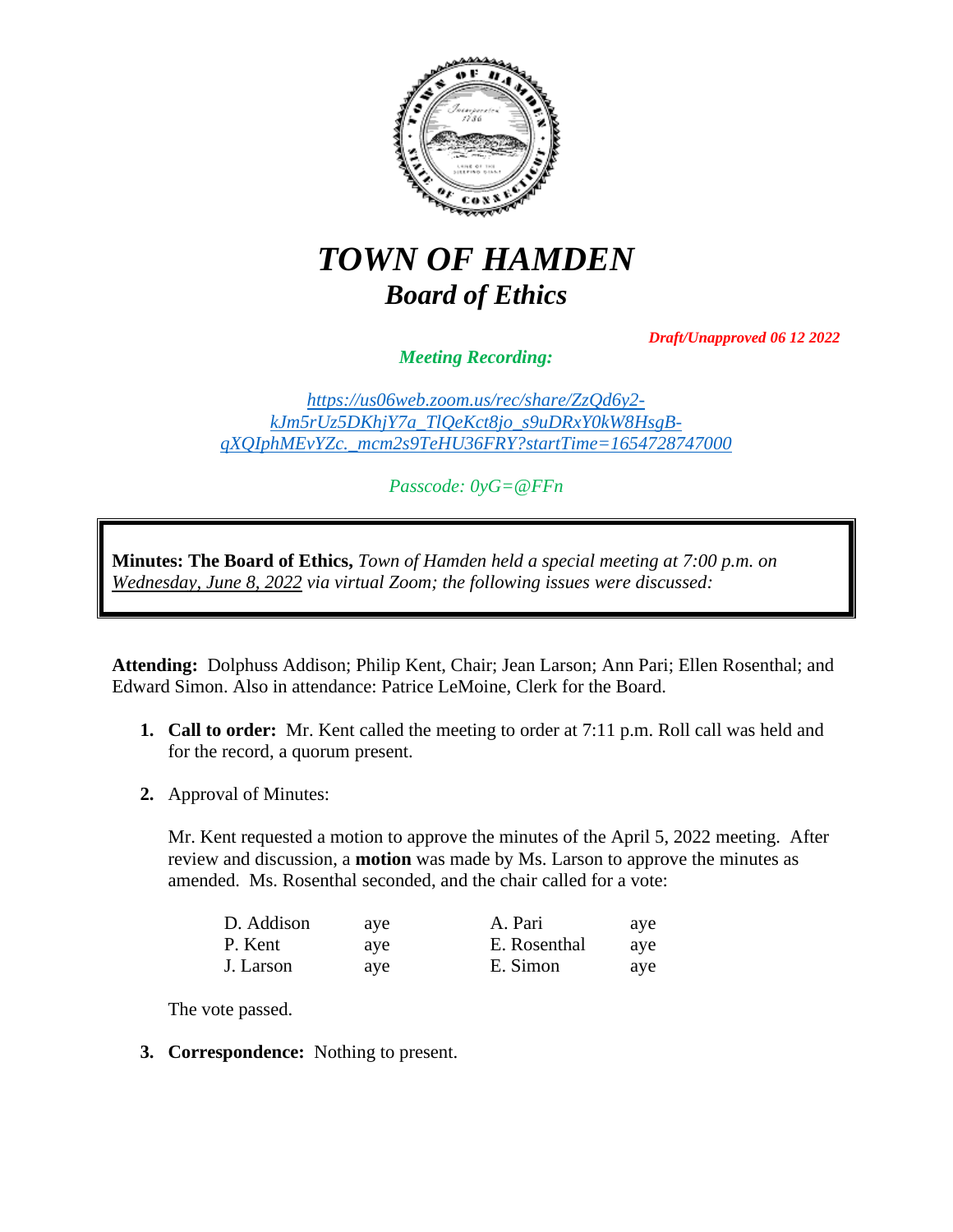**4. New Business:** Mr. Kent confirmed the Board was in receipt of three complaints and will be discussed in confidential session.

## **5. Old Business:**

Updating Procedures and Requirements – The Board discussed whether the request for an advisory opinion is to be confidential. Ms. Larson did some research, and she offered the following statement for Hamden's Board of Ethics to include—"Advisory Opinions shall be made available to the public except as prohibited by law." Ms. Larson questioned if the requestor (or applicant) could be made available to the public. And when confirmed, we could add this to the Board of Ethics' rules and regulations, the Advisory Opinion application form and the BofE's webpage. Mr. Kent noted the advisory opinion can be asked by a town official or town employee. Mr. Kent said he will contact the town attorney for verification. Ms. Rosenthal agreed with Mr. Kent to consult with Attorney Gruen, and she said we have a distinction between the opinion shall be made public and the person who has requested the advisory opinion is remained confidential. A requestor is confidential, but the advisory opinion will be available to the public and not to disclose the complaint.

When Mr. Kent has spoken to Attorney Gruen then we will consider updating the advisory opinion form and add to the town's webpage.

**6. Confidential Session:** Mr. Kent requested a motion for the Board go into confidential session, so as to hold a discussion regarding the three complaints received.

Under the guidelines of the Connecticut General Statutes §1-82a and §7-148h, the Board agreed to go into confidential session. At 7:26 p.m. a motion was made by Mr. Addison and was seconded by Ms. Rosenthal. The chair called for a vote:

| D. Addison | ave | A. Pari      | ave |
|------------|-----|--------------|-----|
| P. Kent    | ave | E. Rosenthal | ave |
| J. Larson  | ave | E. Simon     | aye |

The vote passed.

At this time, Ms. LeMoine assigned Messrs. Simon and Kent as co-hosts and all members of the Board were sent to "unrecorded-workroom #1" and Ms. LeMoine withdrew from the meeting.

At 8:17 p.m. Ms. LeMoine and the Board returned to the meeting room.